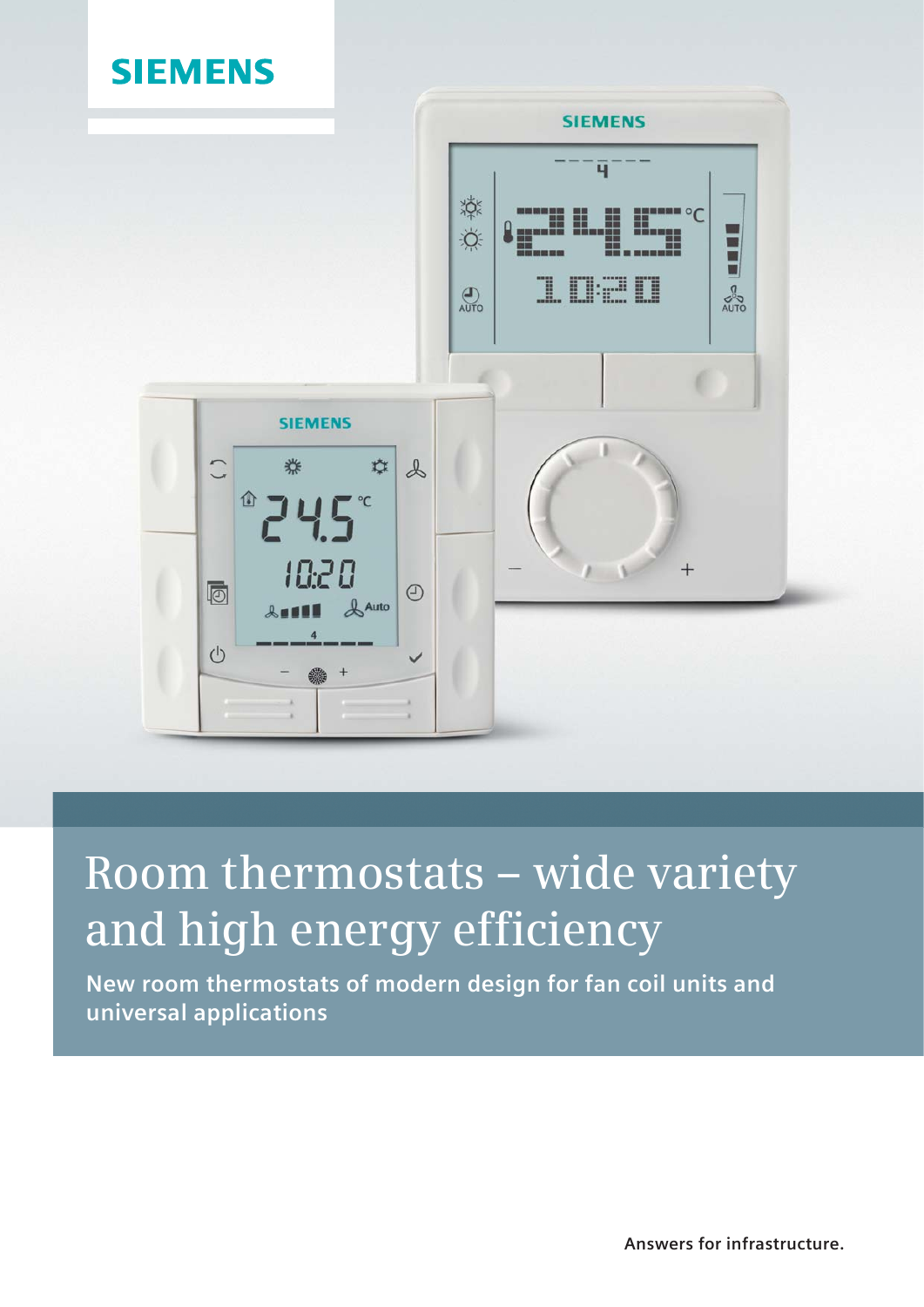

# **Room thermostats – energy-efficient temperature control for all needs**

**Enjoying comfort and coziness while saving energy and costs – the new room thermostats from Siemens offer everything you need to achieve this.** The time programs provided by the devices ensure efficient usage of heat **and cooling energy. You will also be able to cut energy costs by making use of setpoint limitations for heating and cooling. To ensure optimum room comfort at minimum cost, the fan's speed is automatically adjusted. And for the periods of time people are absent, the room thermostats can be switched to energy saving mode simply by pressing a button.**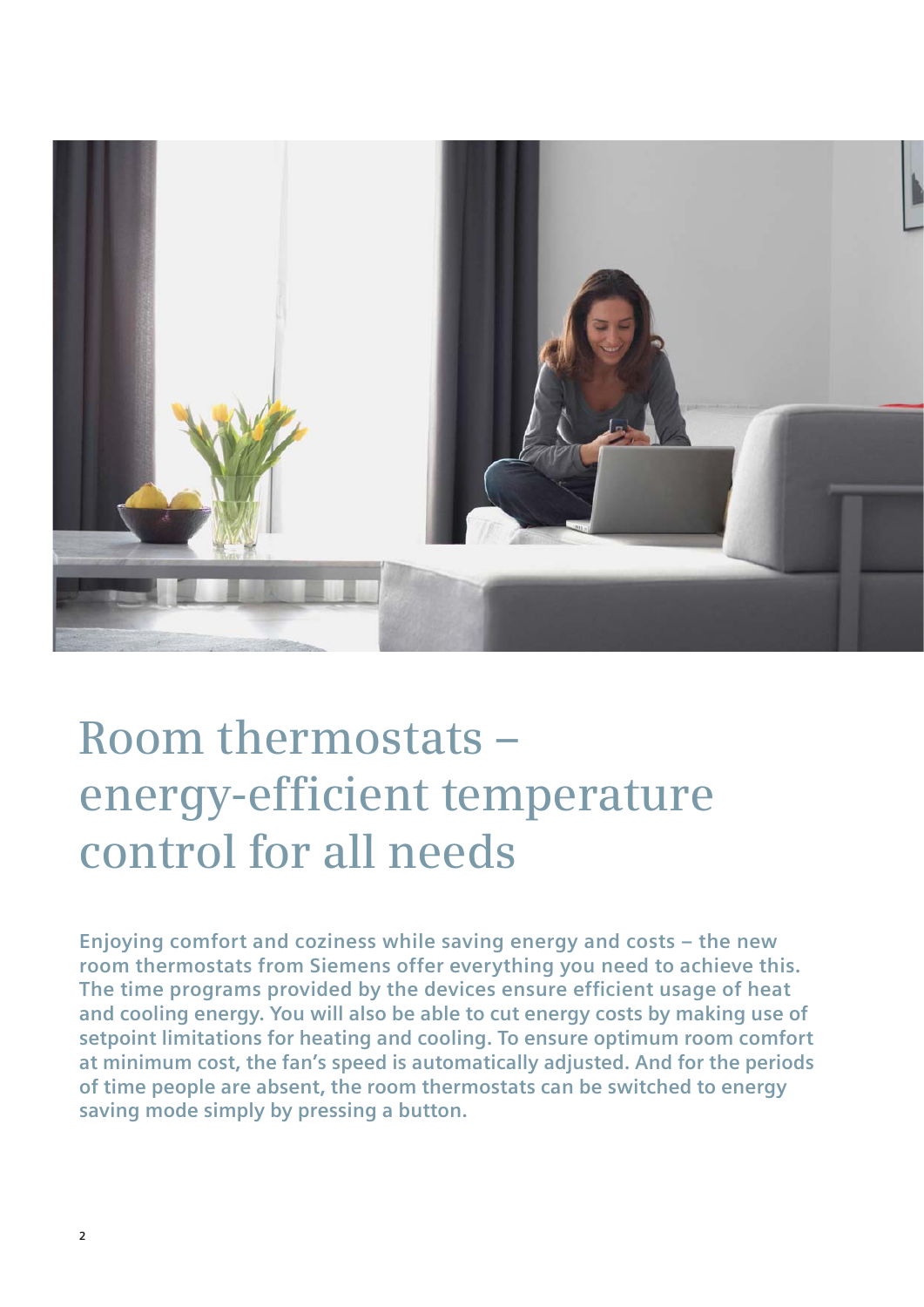

RDG range  $-$  for fan coil units and volume flow, also available with KNX communication

RDG100T/H – with time programs for fan coil units

# **Convenient, elegant and versatile**

Be it stand-alone or communicating models: Using time programs and relying on intuitive operation, the RDG and RDF room thermostats ensure an optimum room climate at all times.

### **Enhanced room climate in all types of houses or buildings**

Hotels, homes or commercial buildings – the room thermostats' time programs guarantee optimum comfort at the required times. The setpoint can be adjusted very accurately. And, using the extension and absence function, the comfort phase can be easily extended or shortened. In addition, the products ensure an optimum control of the fan speed, resulting in quiet operation.

#### **Ease of operation thanks to function-oriented design**

The thermostats' modern design places great emphasis on user-friendly operation. Thanks to the products' large and clear display, temperature values and time of day are easy to read. Backlit display increases the display's contrast and facilitates operation under poor light conditions. To satisfy the needs of international users, the display shows setpoint and room temperature in °C and °F if required.

Operation is easy and intuitive, thanks to a setting knob and large buttons. A button lock feature prevents unintentional readjustments. Also, the thermostats indicate when the fan's filter needs to be cleaned. Remote control also offers ease of use: The room temperature can be readjusted from the hotel bed, for instance or the workplace.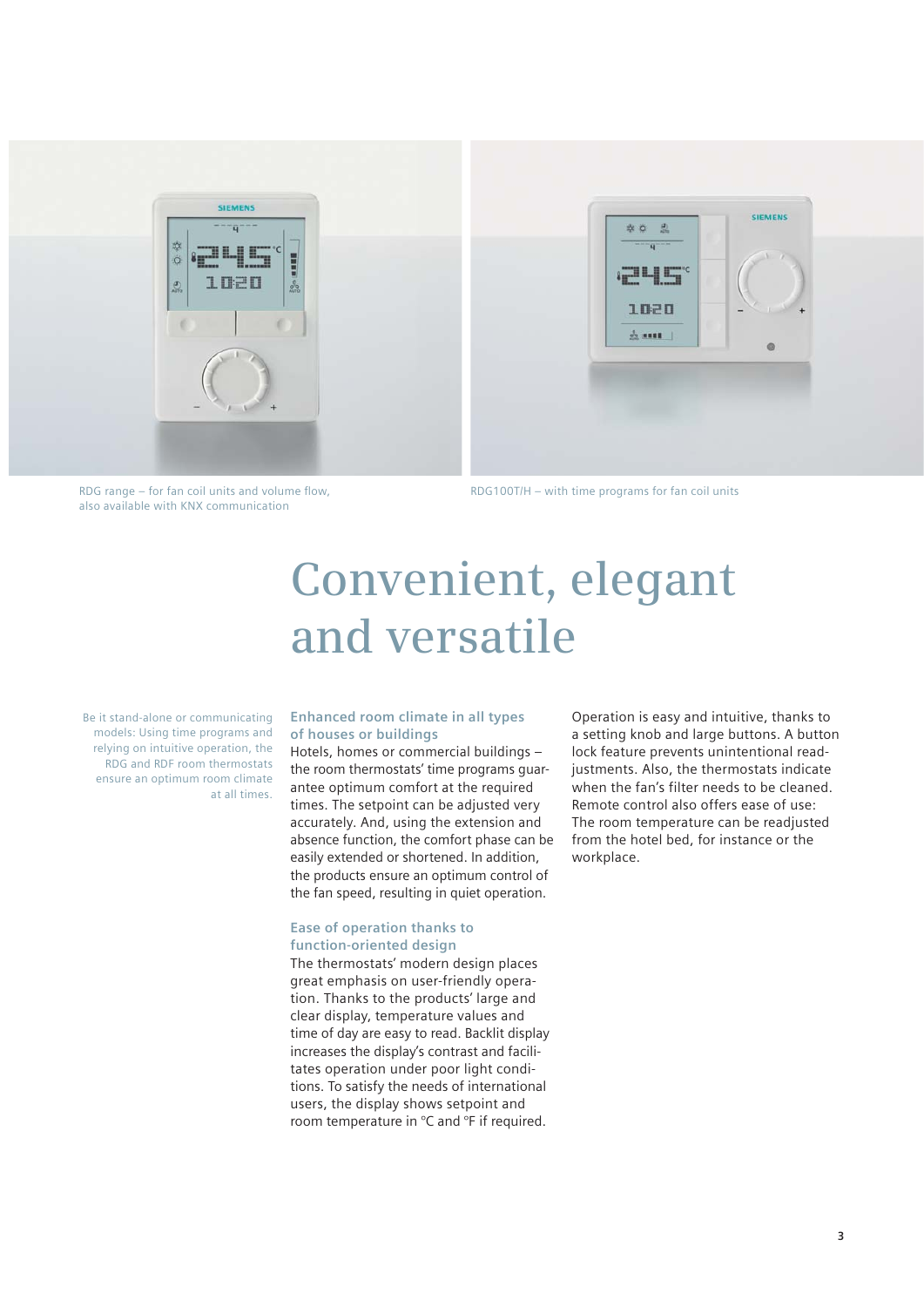



RDF range  $-$  for semi flush mounting with time programs for fan coil units, also available with KNX communication

RDF301.50 – communicating room thermostat with lighting and blinds control

### **High level of flexibility and cost efficiency thanks to consistent product concept**

The new room thermostats are suited for a host of applications, including fan coil units, variable air volume systems, chilled ceilings, heating systems and heat pumps. This means that plants operating on different heating and cooling systems can make use of a consistent design concept based on uniform operation. Installation and commissioning are quick and economical since the room thermostats use the same product concept. Employing KNX – the only open, global standard on home and building management – the communicating thermostats can be seamlessly integrated into existing systems. The devices are available with Modbus communication as well.

Flexibility and efficiency are also offered by the choice of connection facilities for external sensors and contacts. For example, in hotels, the room thermostats in

connection with a keycard contact automatically switch to energy saving mode when the guest leaves the room. To ensure accurate acquisition and control of the room temperature, an external room temperature sensor can be connected. Through changeover sensors, the plant is automatically switched from heating to cooling and vice versa. As the RDG room thermostats are wall-mounted, they can easily be fitted in a suitable place.

### **Top-quality that pays off in the long term**

Long service life and a high level of reliability of the room thermostats ensure efficient operation. This means that you benefit from your investment not only in the short term, but for many years to come, backed by meticulous production, top-quality materials and comprehensive quality management.

# **Highlights**

- Energy and cost savings thanks to time programs, setpoint limitation, fan control and absence function
- Pleasant room climate owing to accurate temperature control and quiet operation
- Intuitive, user-friendly design for ease of operation
- High level of flexibility and cost efficiency based on consistent product concept
- First-class product quality for more investment protection and reliability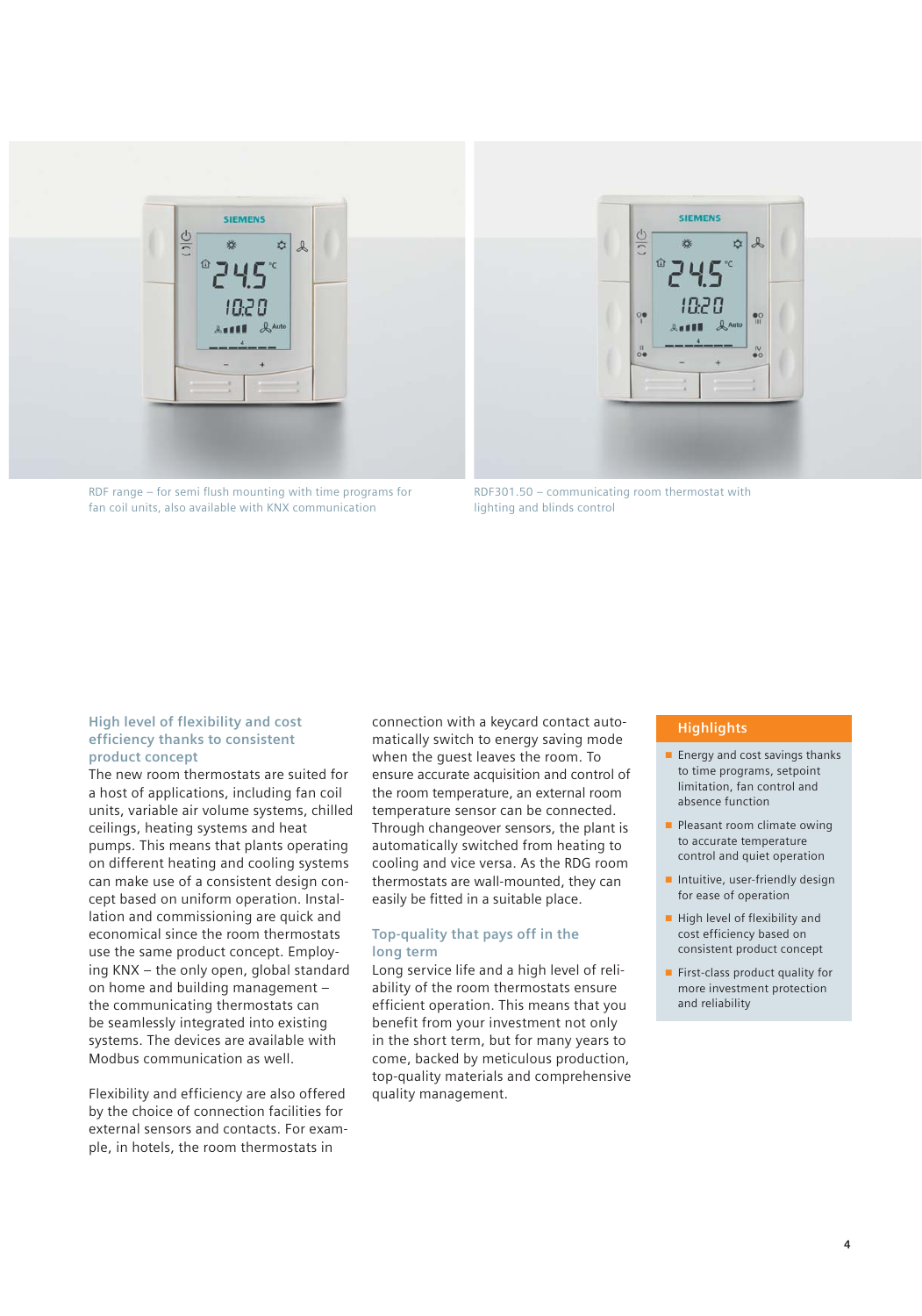# **Everything for economical room temperature control**

# **Satisfying all needs with just one product range**

The room thermostats from Siemens enable you to meet all your application requirements in an optimum way. The comprehensive range comprises simple communicating thermostats. The devices can be used as stand-alone thermostats or in networks together with other products – in the form of tailored solutions for demanding applications.

Major benefit: You can cover a wide choice of heating, ventilation and cooling applications while satisfying individual customer needs – be it in single family homes, commercial buildings, hotels or office buildings.

# **The efficient way to control room temperature**

Our room thermostats excel in high energy efficiency. Time programs maintain the room temperature at the required comfort level for preset periods of time. In addition, the thermostats offer a number of easy-to-set energy saving functions that help cut energy usage, such as different operating modes setpoint limitation, automatic fan control, or applications featuring modulating outputs. It is also possible to connect external sensors or switches, such as window contacts.

The room thermostats are also suited for heat pump applications with renewable forms of energy, making the products a future-proof choice.

### **Ease of use in every respect**

Unambiguous symbols, a large backlit display plus large buttons and setting knobs are only some of the features that ensure ease of operation. Also, the thermostats are simple to install. And – thanks to the uniform product concept – you benefit from quick and straightforward commissioning.

# **Investment protection for your customers**

The use of top-quality materials, meticulous production and comprehensive quality management ensures that room thermostats from Siemens offer a high level of reliability and longevity. Also, they conform to international norms and standards.

# **Relying on an experienced partner**

Siemens has developed room thermostats for more than 70 years. Benefit from our in-depth application know-how and our decades of experience.

### **Highlights**

- Energy-efficient and costsaving room temperature control
- Ease of operation and great control accuracy for optimum comfort and user-friendliness
- Quick and straightforward installation and commissioning
- Investment protection thanks to top-quality products conforming to the relevant standards
- Decades of experience and in-depth application know-how
- KNX communication for the integration into building automation systems